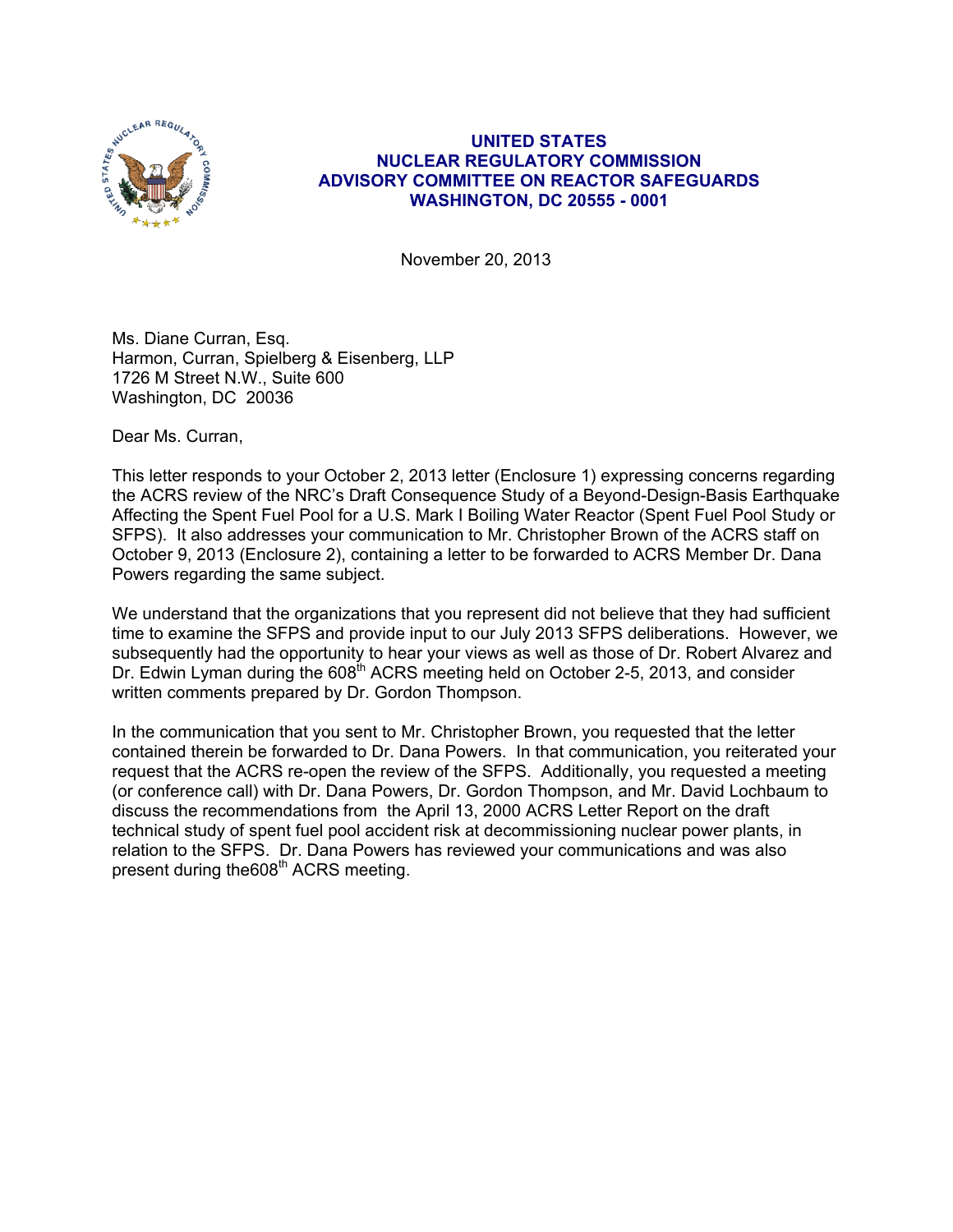We have considered your request that the ACRS re-open the review of the subject study based on Dr. Gordon Thompson's written comments, particularly those related to risks resulting from partial pool drain down events. We have concluded that these comments do not present new or unreviewed information regarding spent fuel pool risk, and do not warrant re-opening our review of the SFPS.

Dr. Dana Powers' comments on Dr. Thompson's review of the U. S. Nuclear Regulatory Commission's Draft Consequence Study of a Beyond-Design-Basis Earthquake Affecting the Spent Fuel Pool for a US Mark I Boiling Water Reactor) are provided in Enclosure 3.

Sincerely,

#### */RA/*

J. Sam Armijo Chairman

Enclosures: As stated

#### **REFERENCES**

- 1. Draft Report, Consequence Study of a Beyond-Design-Basis Earthquake Affecting the Spent Fuel Pool for a U.S. Mark I Boiling Water Reactor, June, 2013, (ML13133A132).
- 2. Consequence Study of a Beyond-Design-Basis Earthquake Affecting the Spent Fuel Pool for a U.S. Mark I Boiling Water Reactor, October 2013, (ML13256A342).
- 3. ACRS Letter, Subject: Report on the Spent Fuel Pool Study, July 18, 2013, (ML13198A433).
- 4. ACRS Letter, Subject: Report on the Spent Fuel Pool Scoping Study, April 25, 2012, (ML12108A216).
- 5. ACRS Letter. Subject: Draft Final Technical Study of Spent Fuel Pool Accident Risk at Decommissioning Nuclear Power Plants, April 13, 2000, (ML003704532).
- 6. ACRS Letter. Subject: Draft Final Technical Study of Spent Fuel Pool Accident Risk at Decommissioning Nuclear Power Plants, November 8, 2000, (ML003769163).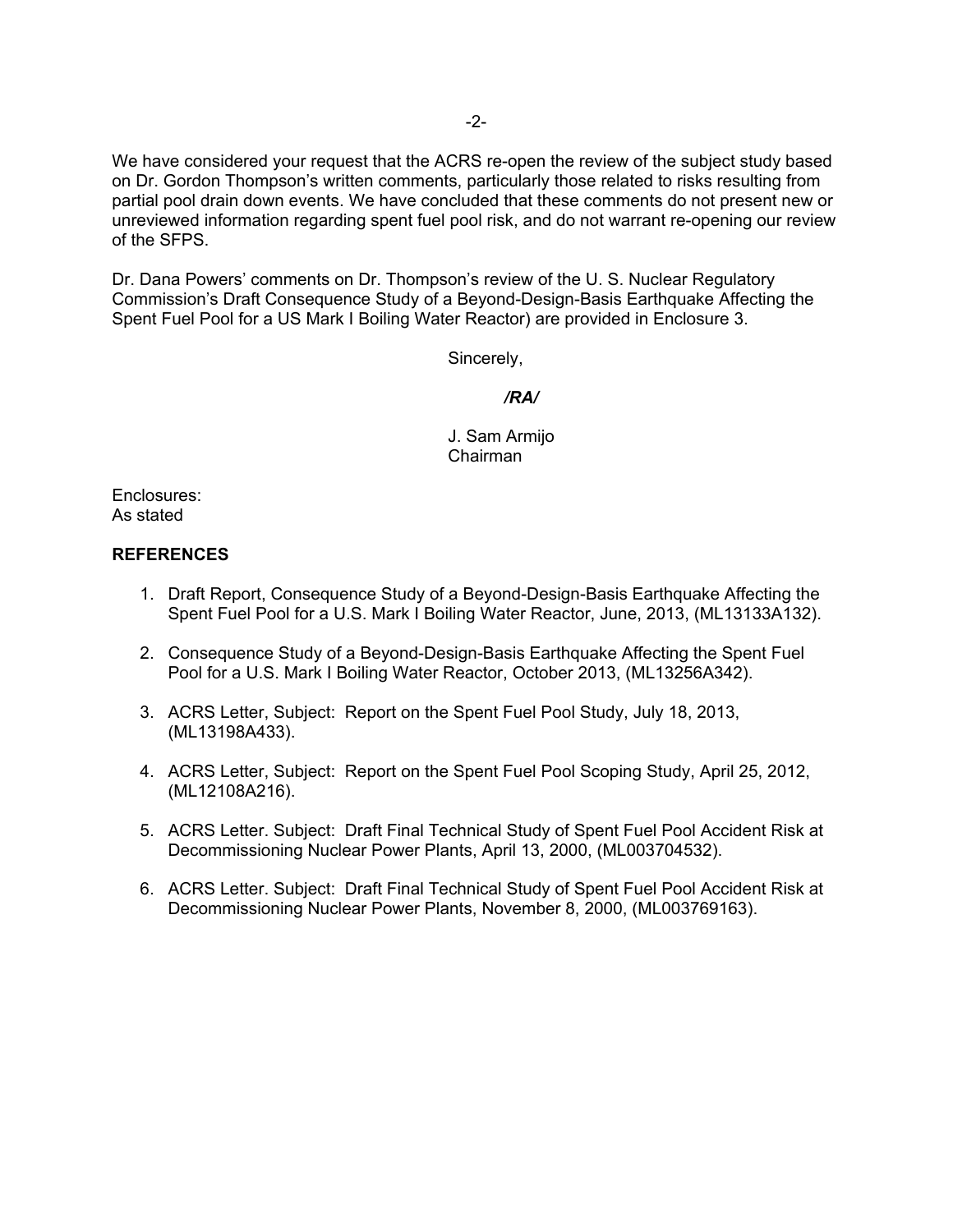We have considered your request that the ACRS re-open the review of the subject study based on Dr. Gordon Thompson's written comments, particularly those related to risks resulting from partial pool drain down events. We have concluded that these comments do not present new or unreviewed information regarding spent fuel pool risk, and do not warrant re-opening our review of the SFPS.

Dr. Dana Powers' comments on Dr. Thompson's review of the U. S. Nuclear Regulatory Commission's Draft Consequence Study of a Beyond-Design-Basis Earthquake Affecting the Spent Fuel Pool for a US Mark I Boiling Water Reactor) are provided in Enclosure 3.

Sincerely,

#### */RA/*

J. Sam Armijo Chairman

Enclosures: As stated

## **REFERENCES**

- 1. Draft Report, Consequence Study of a Beyond-Design-Basis Earthquake Affecting the Spent Fuel Pool for a U.S. Mark I Boiling Water Reactor, June, 2013, (ML13133A132).
- 2. Consequence Study of a Beyond-Design-Basis Earthquake Affecting the Spent Fuel Pool for a U.S. Mark I Boiling Water Reactor, October 2013, (ML13256A342).
- 3. ACRS Letter, Subject: Report on the Spent Fuel Pool Study, July 18, 2013, (ML13198A433).
- 4. ACRS Letter, Subject: Report on the Spent Fuel Pool Scoping Study, April 25, 2012, (ML12108A216).
- 5. ACRS Letter. Subject: Draft Final Technical Study of Spent Fuel Pool Accident Risk at Decommissioning Nuclear Power Plants, April 13, 2000, (ML003704532).
- 6. ACRS Letter. Subject: Draft Final Technical Study of Spent Fuel Pool Accident Risk at Decommissioning Nuclear Power Plants, November 8, 2000, (ML003769163).

**Accession No: ML13318A505 Publicly Available Y Sensitive N Viewing Rights:**  $\boxtimes$  NRC Users or  $\Box$  ACRS Only or  $\Box$  See Restricted distribution

| <b>OFFICE</b>               | <b>ACRS</b> | <b>ISUNSI Review</b> | <b>ACRS</b> | <b>ACRS</b>      | <b>ACRS</b>        |
|-----------------------------|-------------|----------------------|-------------|------------------|--------------------|
| <b>NAME</b>                 | CBrown      | CBrown               | CSantos     | <b>EMHackett</b> | <b>EMH</b> for JSA |
| <b>DATE</b>                 | 11/20/13    | 11/20/13             | 11/20/13    | 11/20/13         | 11/20/13           |
| <b>OFFICIAL RECORD COPY</b> |             |                      |             |                  |                    |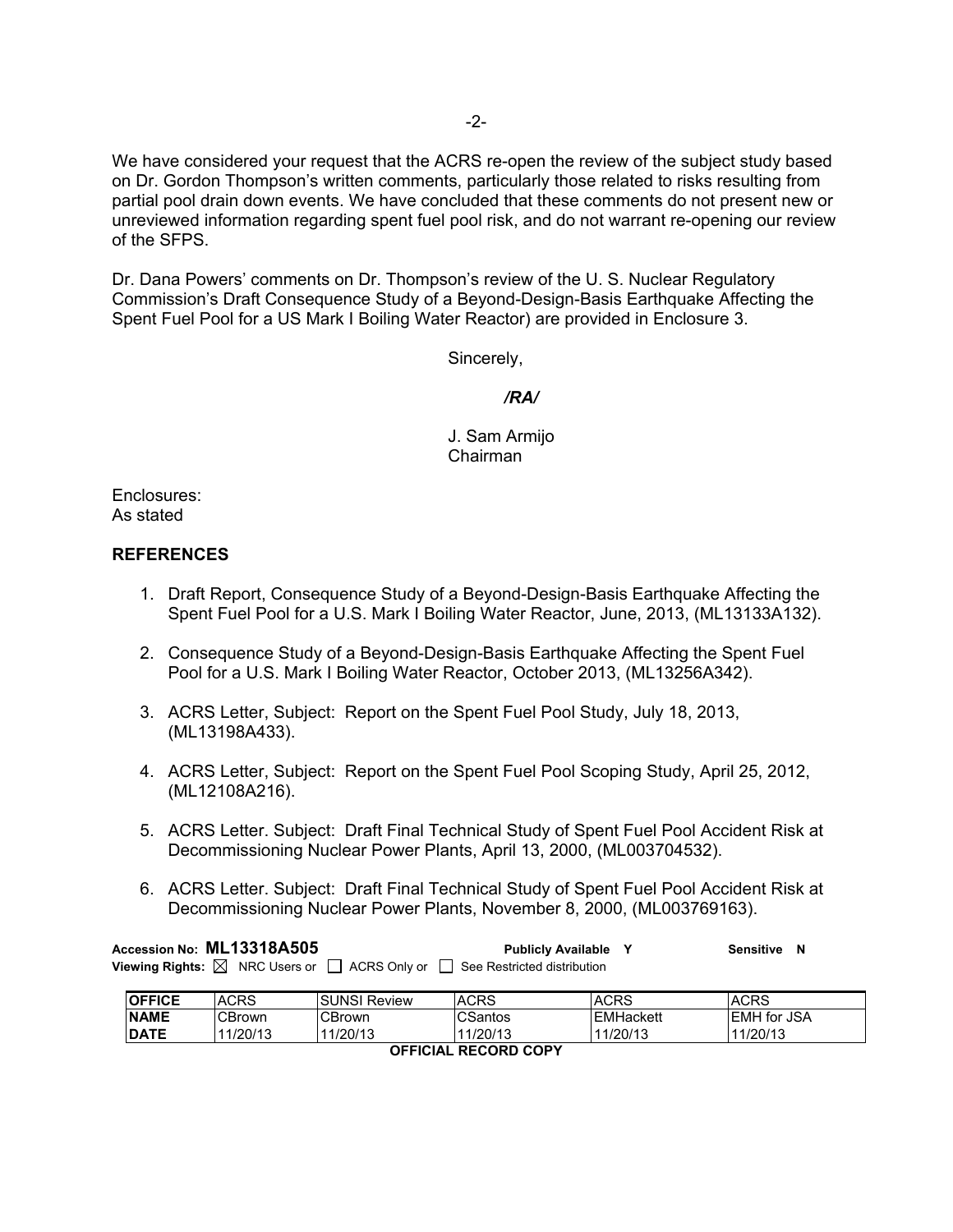November 8, 2013

# To: **J.S. Armijo**

From: D.A. Powers

### SUBJECT: COMMENTS ON "COMMENTS ON THE US NUCLEAR REGULATORY COMMISSION'S DRAFT CONSEQUENCE STUDY OF A BEYOND-DESIGN-BASIS EARTHQUAKE AFFECTING THE SPENT FUEL POOL FOR A US MARK I BOILING WATER REACTOR" BY GORDON R. THOMPSON

I have examined the document "Comments on the US Nuclear Regulatory Commission's Draft Consequence Study of a Beyond-Design-Basis Earthquake Affecting the Spent Fuel Pool for a US Mark I Boiling Water Reactor" by Gordon R. Thompson and dated August 1, 2013. My comments on this document are presented here.

Dr. Thompson has examined very extensively the literature associated with accidents in spent fuel pools at operating nuclear power plants. His document is not an objective, critical review of this literature though it could have been. The author has chosen to punctuate the document with comments on the motivations and competence of the investigators responsible for literature that spans over three decades during which there were substantial evolutions in technical understanding of reactor accident phenomena. The ad hominem comments detract, of course, from what could have been a useful, technically objective critique of the current state of understanding of spent fuel pool fires.

Dr. Thompson raises several interesting points many of which are well recognized within the technical community concerned with reactor accident phenomena. I shall touch upon these points further in discussions below. I find one point that he seems to be making to be questionable. Dr. Thompson seems to feel a thorough phenomenological understanding is needed before any risk assessment is undertaken (See point III-7 in reviewed document). Suspending regulatory actions until thorough phenomenological understanding is available is not consistent with good engineering practice and would not serve well the assurance of adequate protection of the public health and safety. Accident initiation frequency, mitigation probability and accident progression can examined in parallel and, indeed, need to be investigated in parallel since findings in one area can affect investigations in another. I can think of no important reactor safety issue where a serial approach of developing a comprehensive phenomenological understanding prior to undertaking an analysis of event initiation and event mitigation has been pursued. To be sure, we have not attempted to develop a comprehensive phenomenological understanding of meteor impact on a nuclear power plant before concluding such an event is exceptionally improbable.

Dr. Thompson elects in his analysis to consider both natural events and hostile attack as initiators of spent fuel pool events. I shall confine my comments to accidents initiated by natural events or plant operations for the simple reason that I have no particular knowledge about the probability of attack on a spent fuel pool at a nuclear power plant. Dr. Thompson asserts (Section VI-12) that "The probability of an attack with a substantial likelihood of success is at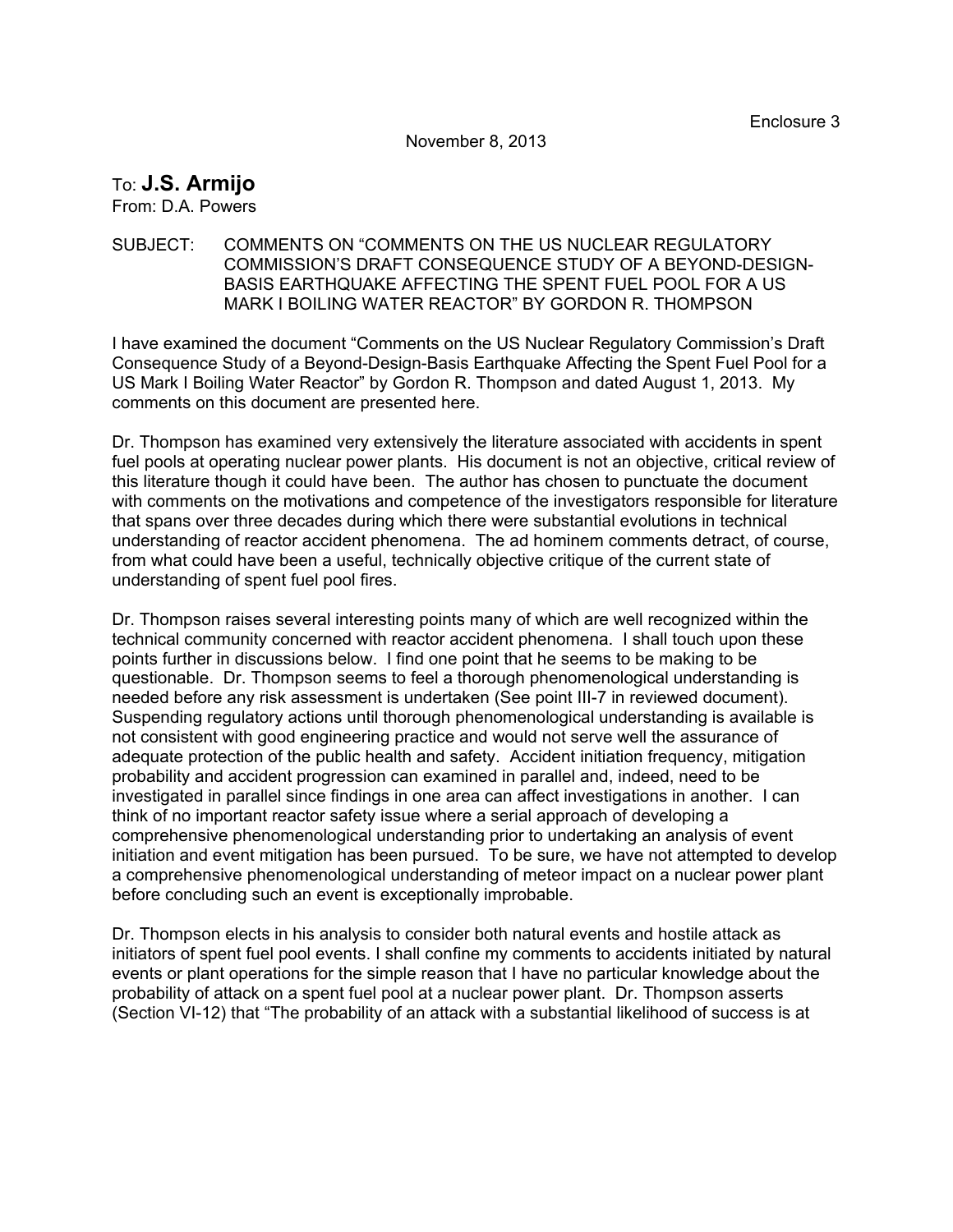least equal to the probability of an earthquake that NRC does consider (i.e. 1 in 60000 years)." He does not provide a basis for this assertion. I'm not certain the usual concepts of probability are applicable to hostile attack. If such concepts are applicable, the Bayesian prior should be very small since to my knowledge there has been none in all the years of plant operations around the world. I do know that specialists in the field feel that hostile actions against nuclear power plants including spent fuel pools should be weighted by the difficulty of success. Since plants in the US are known to have the capacity to defend against a design basis threat, one might well conclude on this weighted basis that the chance of successful attack is below a threshold determined by the need for adequate protection of the public health and safety.

I proceed on the assumption that actions by site personnel and accident progression will be much the same whether an event is initiated by a natural event, plant operations, or hostile attack. That is, both accident progression and site personnel efforts to remediate a loss of spent fuel pool coolant inventory will have to be considered. I can well imagine hostile attacks in which these assumptions are not valid, but I am not capable of addressing these hypothetical, very extreme, security situations.

The natural event initiating draining of a spent fuel pool that is the focus of Dr. Thompson's analysis is, of course, a seismic event. Dr. Thompson does not explicitly quantify the probability of such a damaging event. He does appear to equate it with the probability of a seismic event capable of damaging the nuclear power plant itself. Certainly, this is a conservative position. It should be noted, however, that here have been several seismic events in recent years affecting boiling water nuclear power plants. In some cases, these events have produced ground motions that exceed the Safe Shutdown Earthquakes specified for the plants. In none of the cases has there been a pool draining event. Nevertheless, it would be imprudent to assume that a seismic event was incapable of rupturing a spent fuel pool in a way that lead to a loss of coolant inventory or loss of coolant feed. For the purposes of these comments, then, the equality suggested by Dr. Thompson is accepted.

Dr. Thompson devotes rather little attention to the issue of event mitigation. He does note the challenges encountered in assuring coolant to the Unit 4 spent fuel pool during the accident at Fukushima Daiichi. This light treatment of event mitigation leads, I think, to a misinterpretation of past analyses.

#### **The "Worst" Accident**

Dr. Thompson deplores the attention focused on events that lead to a complete loss of coolant inventory at the expense of attentions to events that cause only a partial loss of coolant inventory (See especially Section III of the report). Dr. Thompson raises this point because of a belief that it is more likely extensive damage to the fuel will occur in the partial drain event than in the complete drain event because of differences in circulation of gas over the fuel assemblies. Even using analyses presented by Dr. Thompson in his document, it is readily apparent that there is substantial time available for site personnel to recover from a partial drain event (See for example Section VII-13 in the report). That is, it is highly probable that site personnel will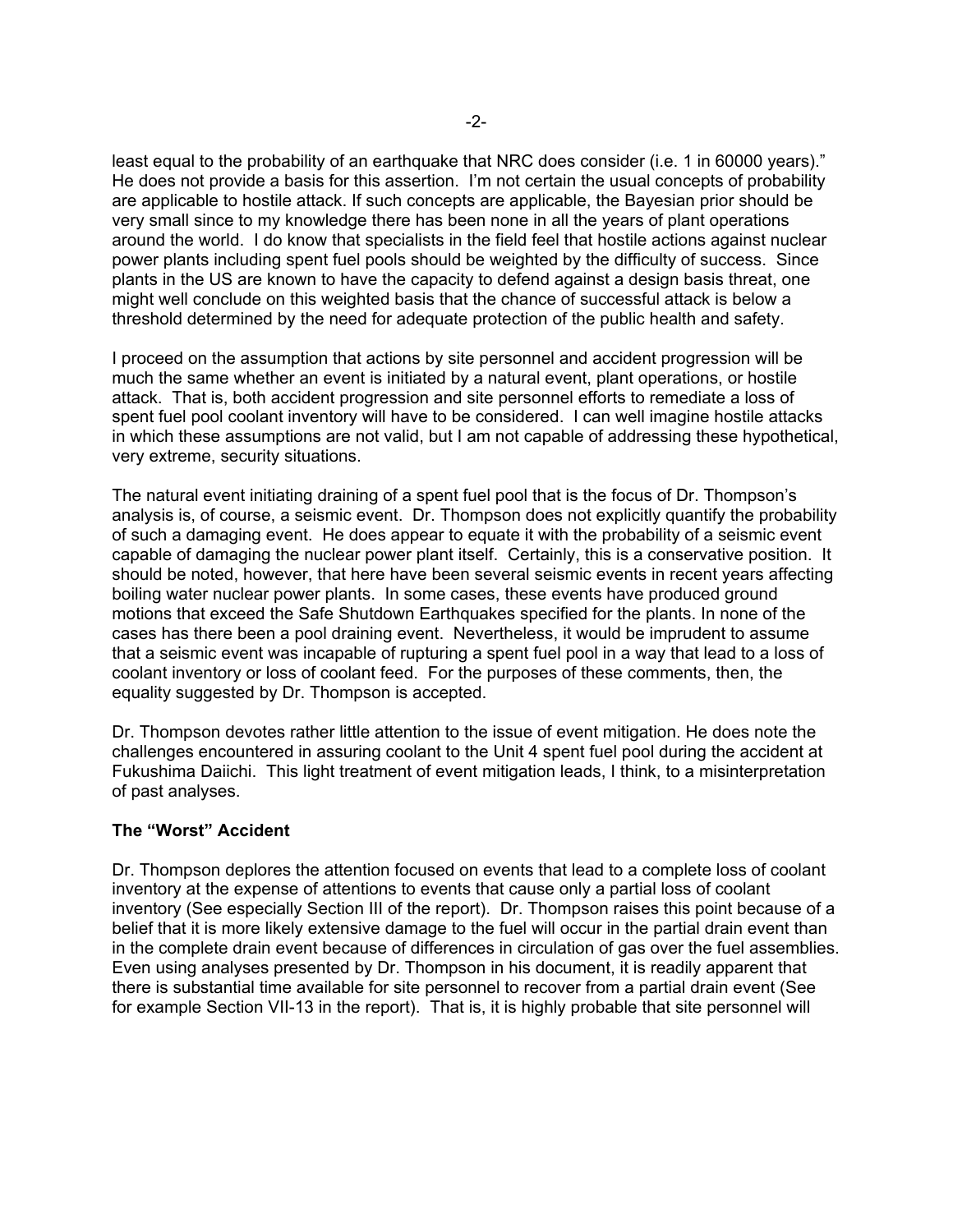identify a partial loss of coolant in a spent fuel pool and respond to replenish the coolant before any damage to the fuel occurs. An event that leads to prompt loss of all inventory, on the other hand, may develop so quickly that it cannot be diagnosed and remediated by the site personnel especially if damage has occurred to the nuclear power plant as well. I suspect, with rather substantial reasons, that the election for first analyses to focus on the complete drain event first was motivated by the consideration of not only the accident phenomena but also the probability that remedial action would be implemented successfully. Phenomenological analyses could well have suggested rather extensive automatic protections were needed for an event that developed too rapidly for effective remediation by site personnel.

The relative ease with which partial drain events can be mitigated and terminated needs to be recognized. Spent fuel pools are not pressurized systems. Consequently, rather simple water supply systems can be used to restore coolant. The simplicity of the needed systems contrasts with the rather robust systems needed to supply additional coolant to a pressurized reactor coolant system. Furthermore, rather small amounts of water are needed typically to maintain coolant inventory. Analyses typically show the leak size dictates the water supply rather than the decay heat load in the pool.

## **Natural Convection During Spent Fuel Events**

Dr. Thompson's concerns with partial drain events arises primarily because the residual water will block the natural convection of cooling gas up through fuel assemblies that is possible in events that involve a complete loss of coolant inventory. In fact, there can still be natural convection of gases even in the partial drain event. The partial drain event will involve a low level hot layer below a layer of cool gas. This is a prescription for Bénard convection. The length scales for spent fuel pools are such that high Rayleigh numbers can be expected. Furthermore, the buoyancy of rising hot, low density gas into a layer of higher density, cool gas will give rise to Rayleigh-Taylor instability that can cause 'fingering' of the cooling gas down into the inter-assembly and inter-rack spaces. Channel boxes provide cooling 'fins' that can assist in the removal of heat from the assembly to this circulating gas. Natural convection of gas during the partial drain event still occurs. It is just more complicated than in the case of full drain events. Indeed, to my knowledge there has not been a detailed analysis of Bénard convection and Rayleigh-Taylor instability during a spent fuel pool accident. I am aware of proposals to conduct such analyses in France. Motivations to fund these proposals are limited, I suspect, by the slow development of partial drain events and the high probability that such events can be terminated by the restoration of coolant inventory.

#### **Dense Rack Issues**

Dr. Thompson calls attention to the decision to allow high density storage racks in spent fuel pools. He does not discuss the heat capacity effect of the higher density fuel storage nor does he address requirements to locate spent fuel assemblies with high rates of decay heat production within arrays of spent fuel assemblies that have very low rates of decay heat production. These requirements do not prevent the progression of an accident, but they do delay progression of an accident and provide more time for diagnosis of a loss of inventory and implementation of remediation measures.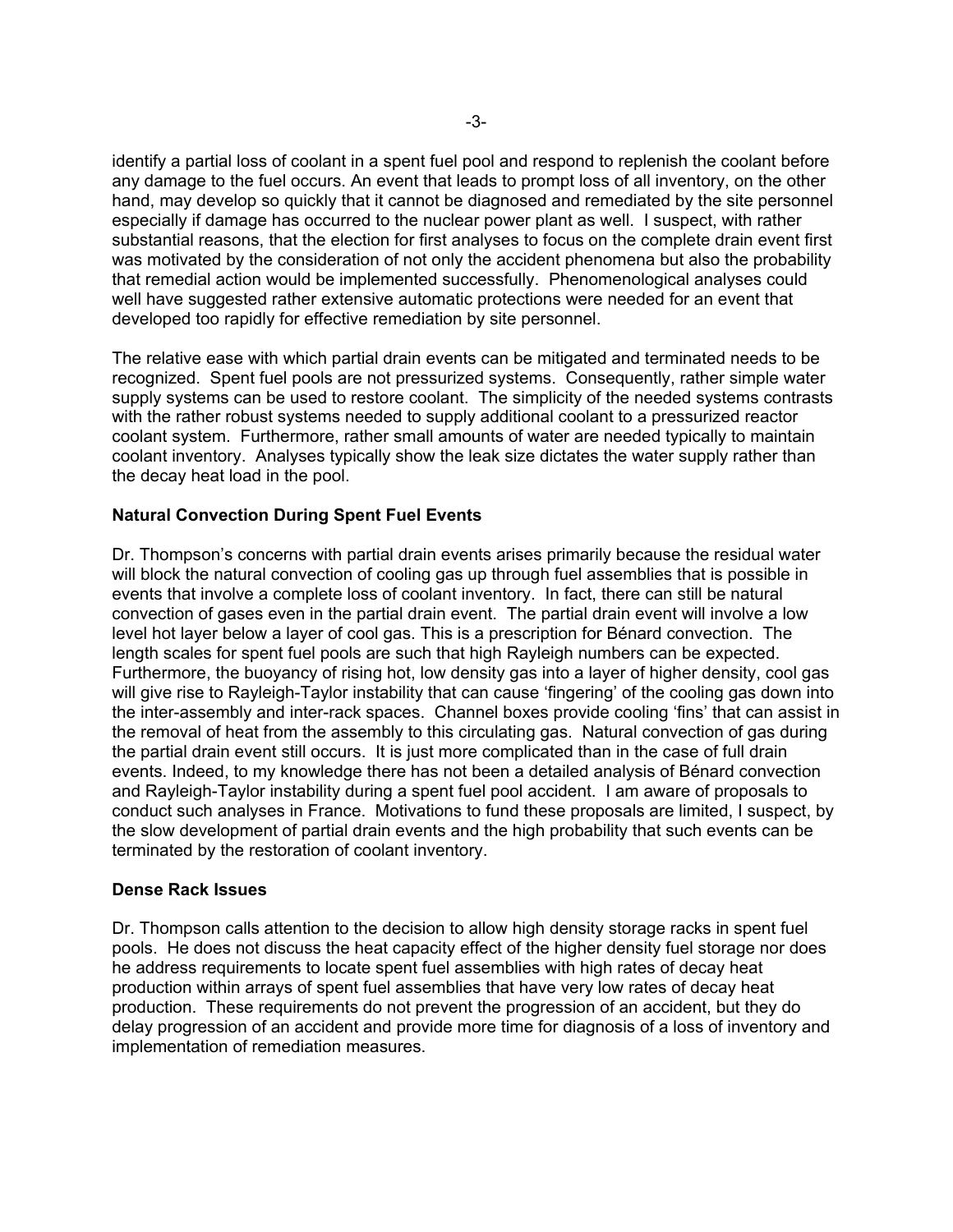Dr. Thompson asserts without reference that ignition of assemblies in low density racks would occur only in "very rare circumstances" (Section III-4). He seems to feel that ignition is only possible if there is some barrier to the cooling effects of natural circulation of gas. It is my impression that decay heat rates play a rather significant role in the propensity for fuel assemblies to oxidize catastrophically in the event of the loss of coolant either partially or completely. I do not share Dr. Thompson's confidence that barring collapse of structures on spent fuel, low density racking is a panacea assuring safety of spent fuel pools.

# **Experimental Studies of Spent Fuel Pool Accidents**

Dr. Thompson seems to be unfamiliar with experimental investigations of spent fuel pool phenomenology undertaken by NRC and OECD (Section III-25). I don't really fault him for this since some of this work has not been openly published because of agreements among participants funding the work that delay making results available broadly to those who have not furnished resources. Neglect of these works does not detract from most of the points he makes. Because he is not aware of the work, he does not have some information that has been used to derive confidence in model predictions of spent fuel pool events.

#### **What Studies Should Have Been Done**

Much of Section IV of Dr. Thompson's report is devoted to outlining an extensive study of accident phenomenology for spent fuel events. The intent seems to be to establish a very comprehensive understanding to a scientific certainty in this phenomenology. Dr. Thompson does not make clear why this should be done if, in fact, it can be shown that partial drain events are easily remediated with high confidence and that complete drain events are highly improbable. Nor does he provide a ranking of the use of resources for the purposes of studying spent fuel pools in preference to other safety issues. On the basis of results presented to ACRS thus far, it would appear that a systems engineering evaluation would suggest the best use of available resources would be to assure that mitigation of partial drain events was assured and that complete drain events were highly improbable. This would obviate the need for a detailed understanding of accident phenomenology. Should a decision be made to conduct confirmatory research, examination of the Dr. Thompson's list of topics might be useful starting point in the identification of possible avenues of investigation.

Dr. Thompson does make an implied point that the collapse of structures and equipment into the pool may change our current understanding of accident phenomena and the time available for remediation of partial and complete drain events. I am not aware of studies of either analytic or experimental nature on this matter. We do know that a large amount of structural material collapsed into the Unit 3 spent fuel pool at Fukushima Daiichi. This did not lead to an event at the spent fuel pool, but there was also no significant loss of coolant inventory from this pool.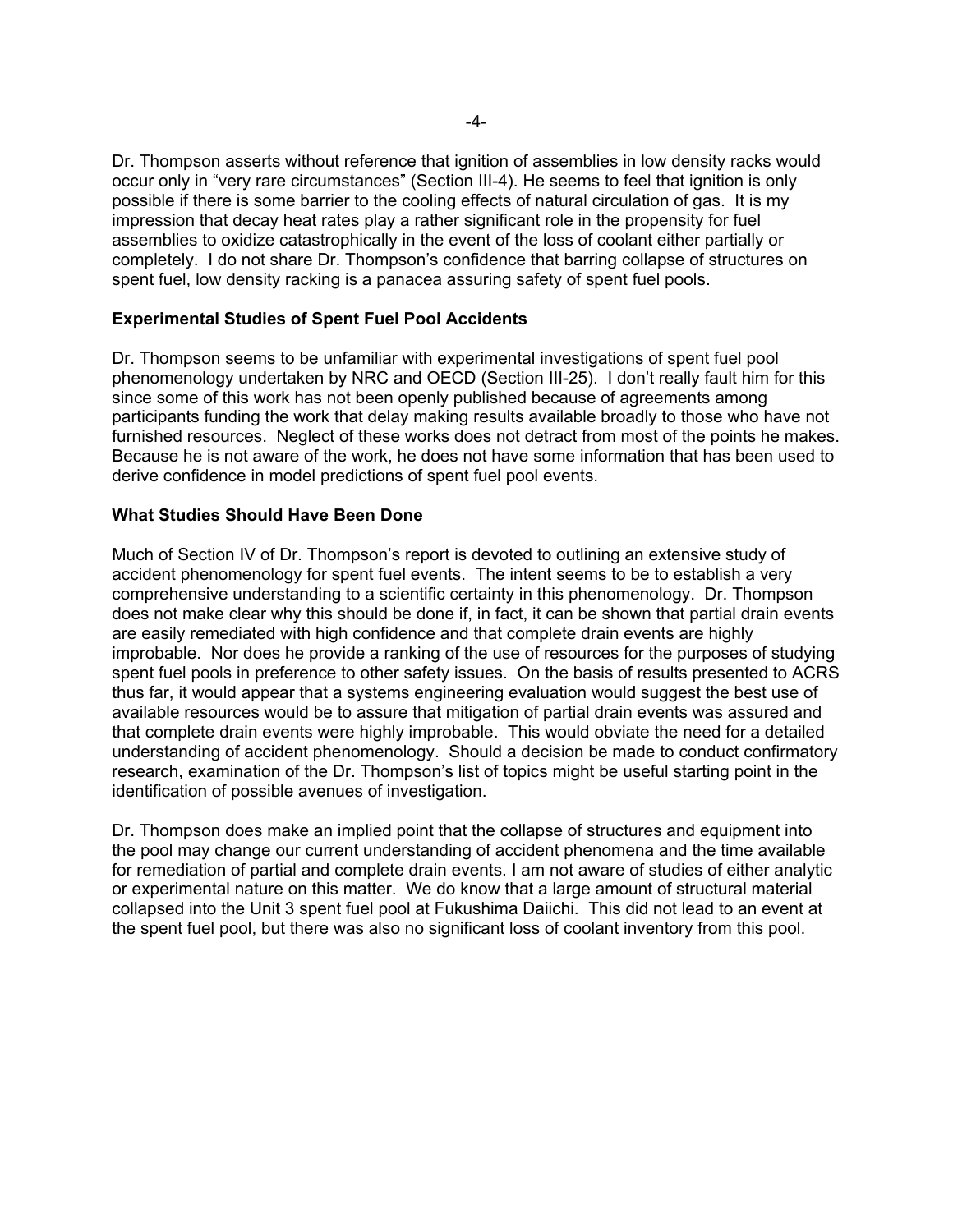Again, I am aware of proposals to conduct further studies of spent fuel pool event phenomenology in Europe. I am not aware of the status of funding of the proposed work. I do know that some further consideration of studies by NRC is underway. Its progress is unknown to me. It is entirely possible that NRC will bolster its regulatory decisions based on expected initiation frequency, probability of successful mitigation and limited understanding of accident phenomena with some confirmatory research. I doubt that any program of confirmatory research would be as comprehensive as outlined by Dr. Thompson. Instead, a confirmatory research program would focus on critical issues most likely to alter the bases for regulatory decisions that could not be delayed until there was a comprehensive understanding.

# **Scope of NRC's Draft Consequence Study**

Section V of Dr. Thompson's report complains of the narrow focus of the Draft Consequence Study on the issue of accelerated movement of spent fuel from the pools to dry casks. Dr. Thompson does not seem to be aware that the staff was responding to a particular question posed by the Commission with a very specific response date.

Section VI of Dr. Thompson's report opens with some criticism of the discontinuity between the Executive Summary and the main text. This is quite familiar to ACRS and I shall not further belabor it.

Dr. Thompson does not agree with the selection of example cases in the report. This, of course, is somewhat a matter of engineering judgment. It is not immediately apparent to me that alternatives would better serve the narrow purposes of the NRC's study which was a comparative risk analysis. Dr. Thompson does acknowledge in Section VI-6 that the two test cases selected by the staff were suitable for risk analysis. He asserts only that they are not adequate to address other issues or provide a more comprehensive understanding of phenomena. I suspect that the authors of the Consequence Study would concede this point.

#### **Human Reliability Analysis**

In section VI-17, Dr. Thompson casts aspersions on limited scope of the human reliability analysis done by the NRC. Human actions to mitigate partial drain events are crucial. The staff admits to having done a very limited analysis. Dr. Thompson does not note that the reliability estimates are rather conservative. He does not make clear why he feels these are not adequate bounds on what would make it challenging for plant personnel to identify and remediate an event that is readily detectable and takes hours to unfold. I do note that ACRS experts on human reliability critiqued the staff for being excessively conservative in their assessment of human reliability in spent fuel pool events. It is my experience, however, that reasonable men can differ in their assessments of human reliability. The report defends itself by using recognized methods of analysis and acknowledging limitations.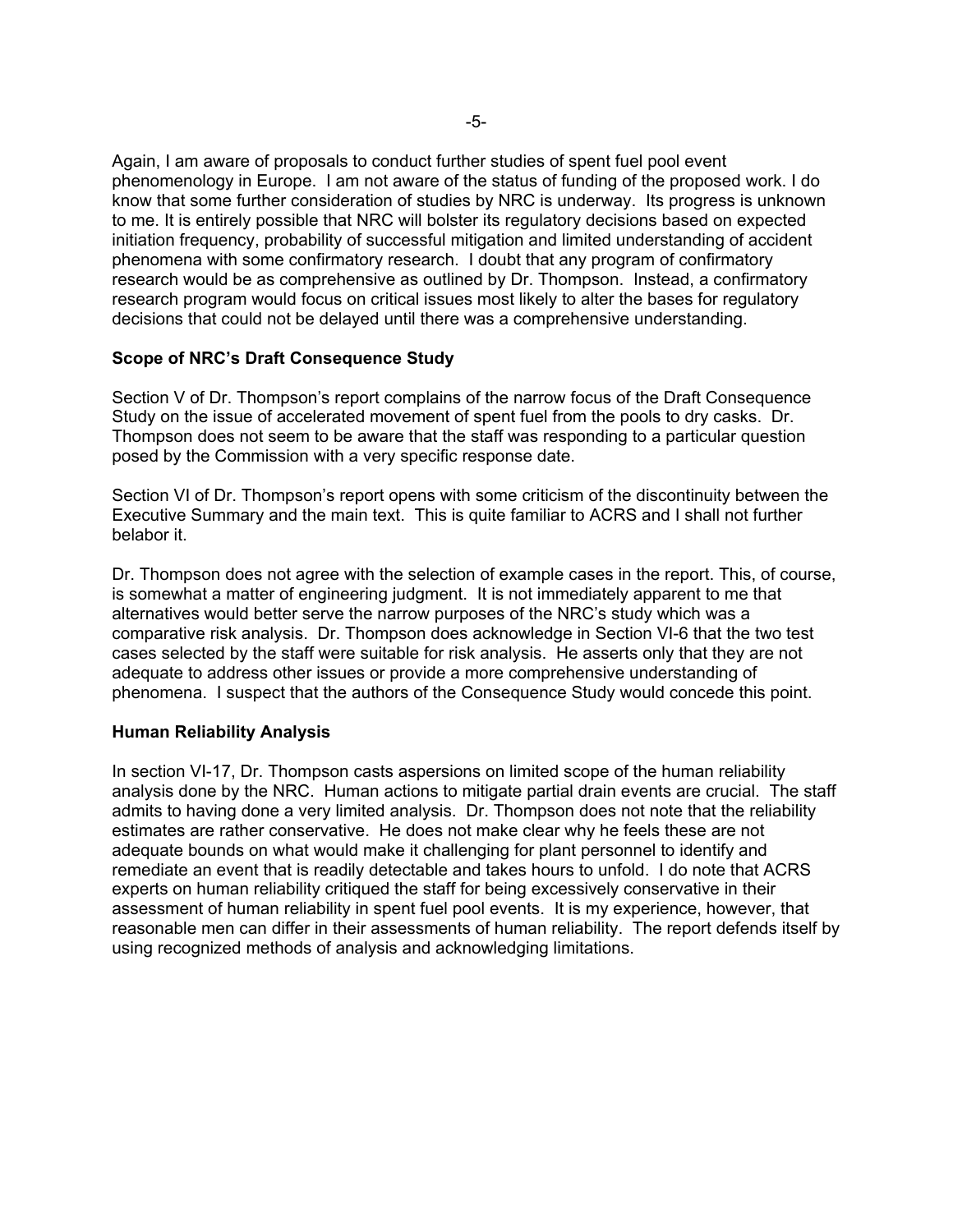# **Use of MELCOR**

In section VII of his report, Dr. Thompson questions the use of MELCOR for analysis of spent fuel pool accidents. To be sure, the MELCOR code was not developed for such analyses. It is, however, a flexible computational vehicle that could be adapted to the purposes of analysis of spent fuel pools and has been used to do so. MELCOR has been used to predict findings of NRC and OECD sponsored tests to investigate spent fuel pool phenomena.

Dr. Thompson notes that MELCOR assumes a cylindrical, axisymmetric computational geometry that is not precisely the configuration of fuel in a spent fuel pool. Of course, fuel within a reactor core is not precisely axisymmetric as modeled by MELCOR. Indeed every in-pile test that has been done of fuel degradation under accident conditions is not perfectly cylindrical – most configurations are square in cross-section in the fuel region. This treatment in MELCOR has consistently been found to be an adequate engineering approximation that improves with scale.

Dr. Thompson questions the adequacy of the radiation heat transfer modeling in MELCOR (SectionVII-4) which again has received quite a lot of attention within the community of accident analysis modelers. While simplified, the treatment is not simplistic and is usually found to be an adequate engineering approximation that balances the requirements of computational speed and predictive accuracy.

Dr. Thompson notes the inability of MELCOR to model the deformation of fuel rods and cladding during a thermal transient (Section VII-4). He asserts that such deformation could reduce heat transfer and promote cladding ignition without saying why. He does not consider comparisons of MELCOR predictions to CORA and QUENCH tests where deformation also occurred but MELCOR was still able to make adequate predictions of fuel behavior.

#### **Reactor – Spent Fuel Linkage**

Dr. Thompson criticizes the staff for neglect of the possibility of linkage between the reactor and the spent fuel pool such as during refueling operations. This is widely recognized as a critical plant evolution though to my knowledge no spent fuel pool accident has ever been initiated during such an evolution – perhaps because it commands close attention by the operating staff who are those most likely to be injured during such an event. The evolution occurs at a plant only for a very few days about once every 1.5 to 2 years. Such a small period of time certainly suggests unexpected accident events that cannot be promptly and effectively remediated are highly unlikely to make any significant contribution to risk. It is difficult for me to fault the staff for neglect of such apparently low contributors to risk in their limited scope study with tight time schedules.